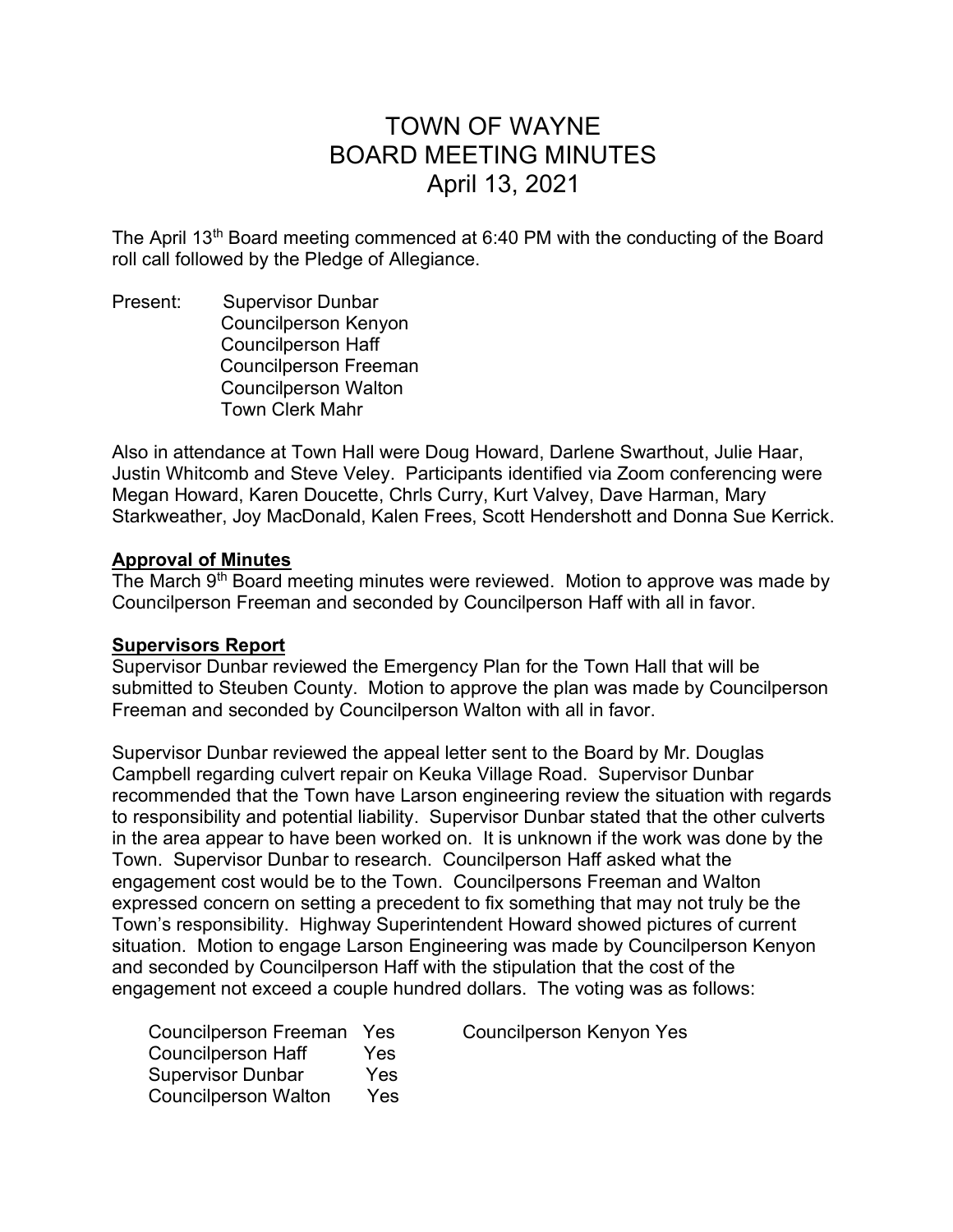Supervisor Dunbar reviewed the permissive referendum procedure for removal of funds from the Highway Equipment Reserve account. The Resolution to take this action enables residents to petition the Town Board for a vote prior to expenditure of funds. The petition will require 27 signatures which represents 5% of the total town voters who participated in the last gubernatorial election. Supervisor Dunbar asked the Board to delay voting on the resolution until the vendor reviews safety issues with regards to the size of the attachment fitting appropriately on the tractor. Councilperson Haff stated he reviewed this concern with Highway Superintendent Howard. Superintendent Howard responded to Councilperson Haff that there were (3) sizes reviewed and the middle size was selected based on the vendor recommendation. A Resolution to move \$14,254.40 out of Highway equipment reserve fund into Highway budget funds was made with voting as follows:

Councilperson Haff Yes Supervisor Dunbar No Councilperson Walton Yes

Councilperson Freeman Yes Councilperson Kenyon Yes

Supervisor Dunbar briefly reviewed possible federal funds from the American Rescue Plan that may be available to Town of Wayne. The procedures and guidelines for applying is being worked on by New York State.

Supervisor Dunbar discussed in the Supervisor financial report that the tax monies are now reflected in the Highway and General funds. Supervisor Dunbar also stated that the Williamson Law software has now been upgraded to its cloud-based version its software. Supervisor Dunbar also stated he has outsourced the running of the payroll to Williamson law. This process will create a delay in receiving of payroll checks. Councilperson Freeman questioned the cost and Councilperson Haff added that it was his understanding the board would review prior to any decision being made. Supervisor Dunbar responded that the cost to run each payroll will be \$65 which will save the Town money and that he has the authority to make these decisions as the Chief Financial Officer.

Councilperson Freeman questioned the charges in the Judgements & Claims budget line item. Councilperson Walton expressed concern that the run rate for the payroll in Highway is exceeding the planned 2021 budget and should be monitored. Supervisor Dunbar to research both issues. Councilperson Kenyon asked if there had been any resolution to the missing Justice checks discussed at the March meeting. Supervisor Dunbar said he discussed with Justice Freeman and the checks will be voided and new ones submitted.

Supervisor Dunbar also stated that he is moving the Town's reserve funds into money market savings accounts to earn higher interest. No motion was made to approve the Supervisor report.

#### Clerks Report

The Clerk's monthly report for March was reviewed with no discussion. Clerk Mahr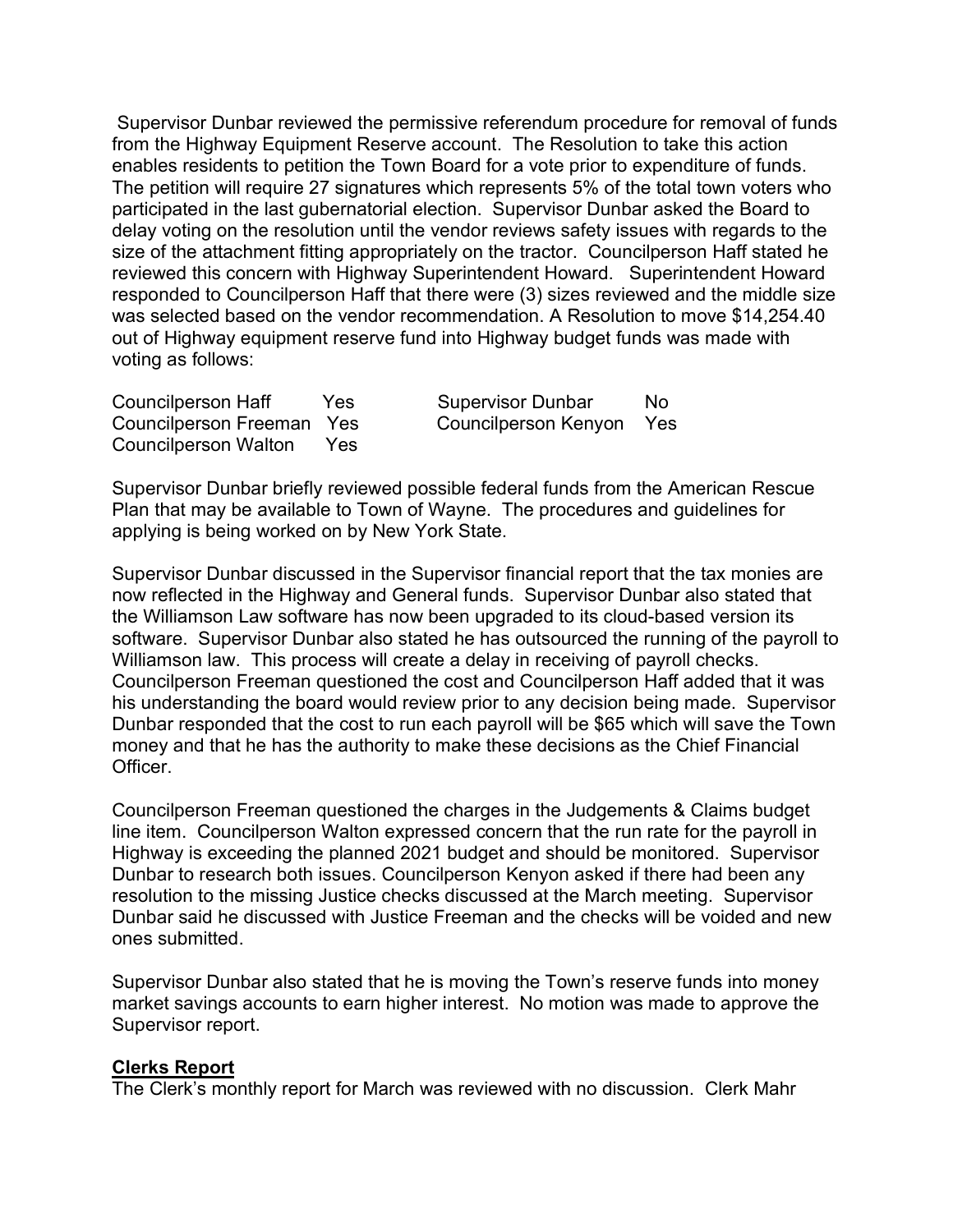noted (2) checks were made to the General Fund because of the requirement to separate out playground donations. Donna Sue Kerrick donated \$400 for the basketball hoop. Motion to approve report was made by Councilperson Kenyon and seconded by Councilperson Haff with all in favor.

Abstract 4 Vouchers submitted were reviewed as follows:

| • General Account | Vouchers $58 - 73$ |               | \$7,733.90  |
|-------------------|--------------------|---------------|-------------|
| • Highway Account | Vouchers 29 - 44   |               | \$10,209.36 |
| • Keuka Lighting  | Voucher 4          | $\mathcal{S}$ | - 86.18     |
| • Trust & Agency  | Voucher $3-4$      |               | \$1,034.60  |

 A motion to approve Abstract 4 vouchers was made by Councilperson Haff and seconded by Councilperson Kenyon all in favor.

Clerk Mahr reviewed the requirement do an Abstract revision update for audit purposes per his conversation with Ed Grant at the New York State Comptroller's Office. Clerk Mahr stated the following for the minutes. "Upon reviewing Abstract 3 from the March 9, 2021 Board meeting it was brought to my attention that the payments made for the approved vouchers were dated March  $4<sup>th</sup>$ . The board acknowledges that payments were processed on March 12th after they were approved at the meeting on the 9th. The Board also acknowledges a similar situation occurred in 2020 for vouchers in Abstracts 6, 7, 11 and 12 with the same resolution action being taken for audit purposes."

## 2021 Taxes

Clerk Mahr reviewed the 2021 Property tax collection figures as of April 3, 2021. \$2,623,858.06 have been collected which included \$4,068.19 in penalties. \$77,223.94 in taxes are still outstanding which represents 53 properties. Clerk Mahr will be meeting with Steuben County the week of April 19<sup>th</sup> to close out the tax payment.

## Justice Report

The monthly report was presented with no discussion.

## Assessor Report

The monthly report was reviewed with no discussion..

## Highway Superintendent

Superintendent Howard reported that 310.5 gallons of fuel was used in March.

Superintendent Howard reviewed the foot injury incurred by Cody Kenney and its impact on the workload. Councilperson Haff inquired on what kind of safety shoes the highway employees are wearing

The estimated cost to update the Town road signs is \$3,628.71 which will create a need for a budget modification. Currently there is \$2,000 budgeted. Superintendent Howard was asked to prioritize what signs should be replaced up to the \$2,000 amount before any budget modification will be reviewed.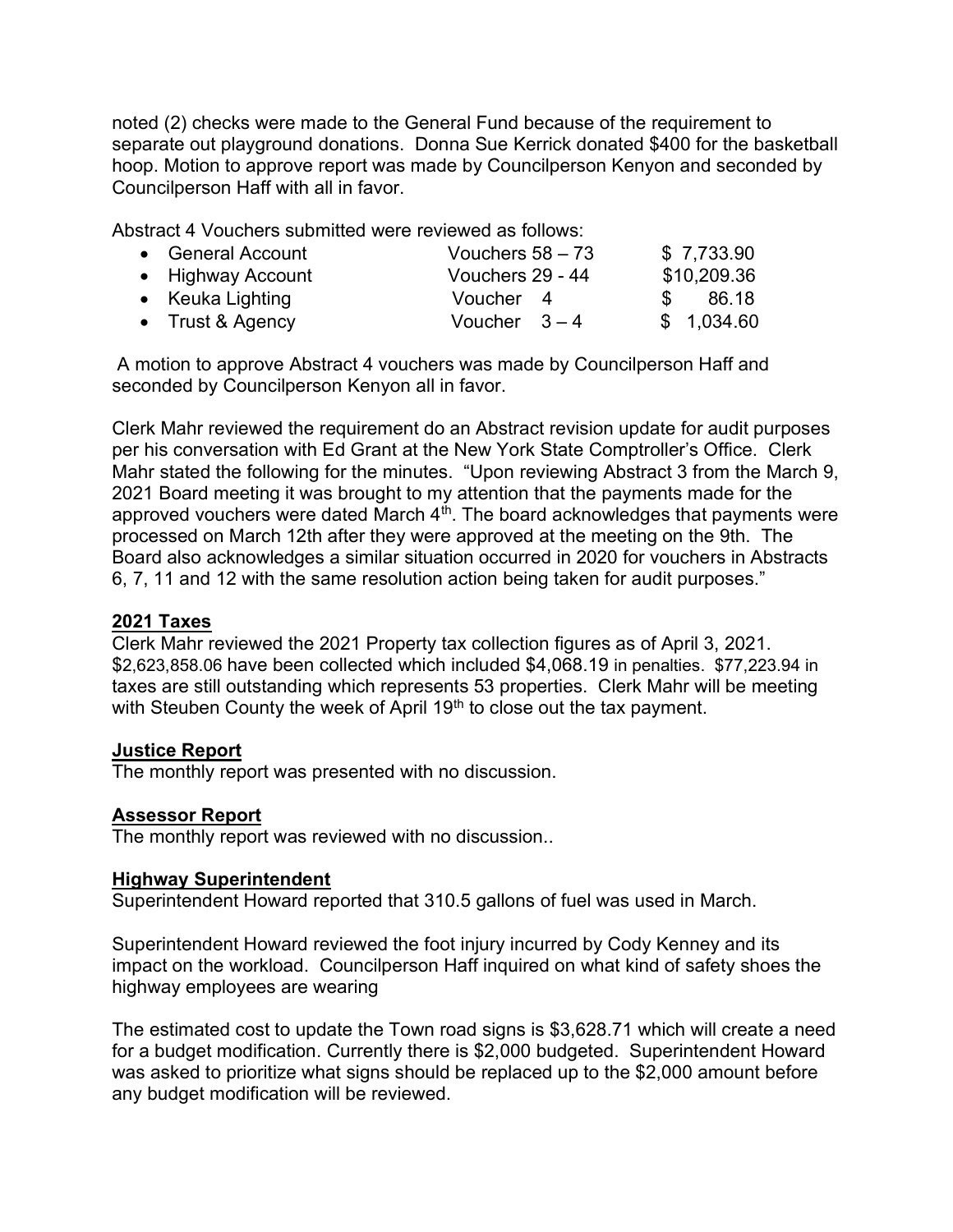The No Parking Sign approved at the March meeting was installed in Keuka Village.

The DEC removed the pipe that was obstructing the boat launch.

The Town Clean-Up day is scheduled for Saturday May 22<sup>nd</sup>. Post cards are being printed up to be mailed to Town residents.

The Town has been doing a lot of tree work due to high winds throughout the month.

Superintendent Howard stated that the road work schedule has not been released yet by the County. Typically, the County work will start in the Pultney area and then move eastward around the Keuka Lake.

Superintendent Howard stated he had not received the CHIPS check from New York State. Supervisor Dunbar stated he received the check and deposited it.

Councilperson Freeman revisited the sign inventory discussion and suggested Superintendent Howard order all the signs he needs and the Board make a budget modification in the May meeting. No objections were made by any of the other Board members.

# Code Enforcement Officer

The monthly code enforcement was reviewed with no discussion. The zoning board minutes from March 1 were reviewed with no discussion. The Planning Board minutes from February 8 and March 8 were reviewed with no discussion. The Planning Board made a recommendation to the Town Board that they consider modifying the LUR to allow home occupation in Residential district 3. There were numerous questions issues to consider for the board to make a decision on the requested change at this time. Councilperson Freeman will get a recommendation from the Association of Towns on the process of updating the LUR if the change is eventually approved.

## **Watershed**

The monthly watershed report was presented with no discussion.

# Dog Control Officer

The monthly dog license report was reviewed with no discussion. DCO Howard stated the Town rabies clinic plan has been approved by Steuben County Public Health is currently scheduled for Friday, June 25<sup>th</sup> from 5:00 PM to 7:00 PM.

## **History**

A history department update was provided with no discussion.

## Web Statistics

Report reviewed with no discussion. Clerk Mahr was authorized to have Scott Deming implement the social interface to the Town website based on the minimal effort required.